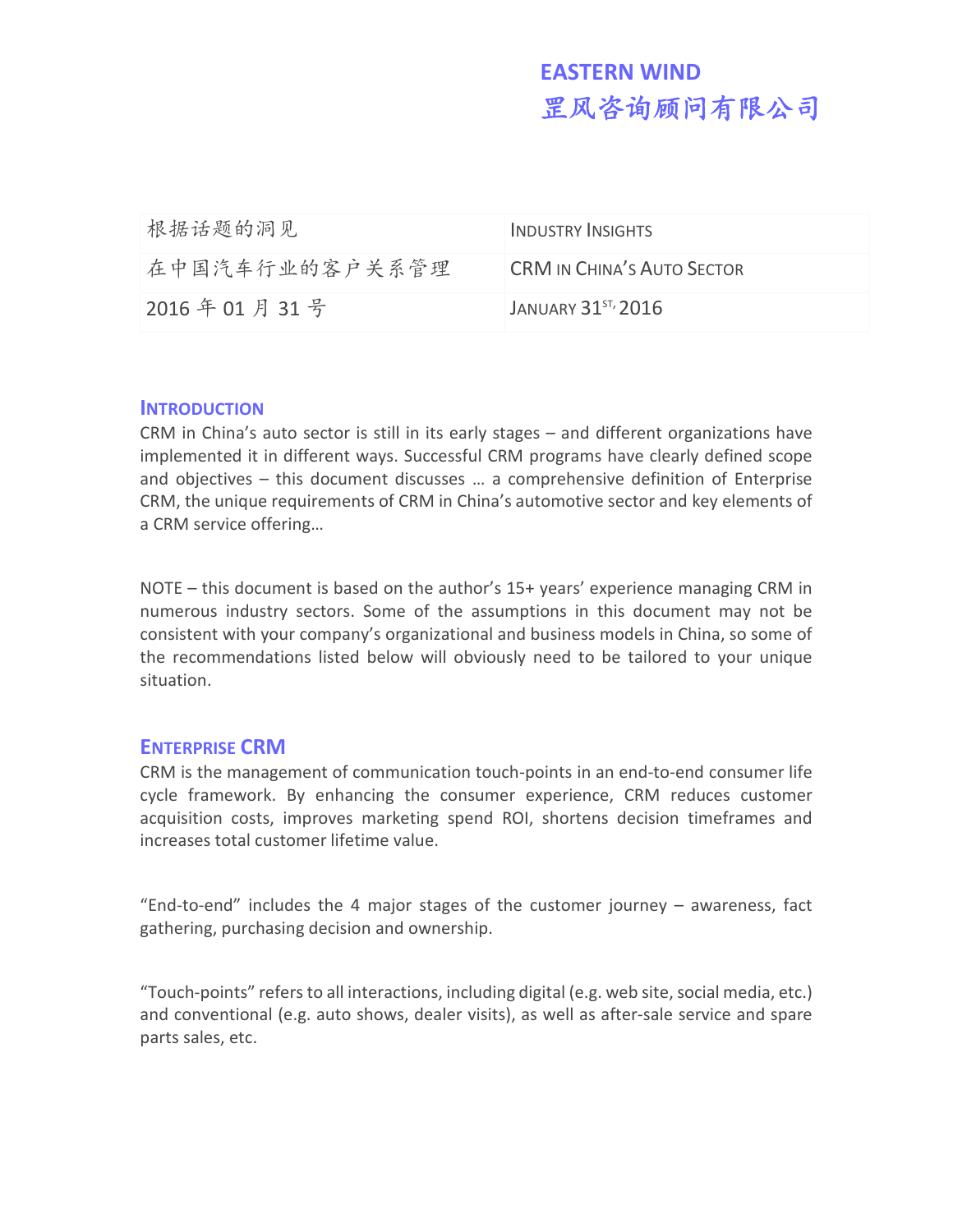

*Figure 1 - CRM Customer Life Cycle and Marketer Activities*

Because CRM ensures a consistent experience across all touch-points, it is an enterprise initiative. In many organizations, CRM begins as a marketing function. Organizationally, it needs executive-level support and a highly collaborative relationship with all departments in an organization to successfully enhance the customer experience.

**NOTE – CRM does not necessarily own each customer interaction – but it should be an influencer / supporter / integrator of all interactions.**

**NOTE – Because CRM and digital marketing share many of the same technologies, many organizations treat these two functions as one.**

### **AUTO SECTOR AND CRM – KEY ISSUES**

Because of the tri-party relationship between manufacturers, dealers and consumers, CRM in the auto sector has several unique issues:

**Lead generation and prospect nurturing** is jointly owned by OEM's and dealers. Therefore, prospect data sharing and transparency between OEM's and dealers is critical for effective prospect management. However, OEM's and dealerships may have conflicting agendas and constraints.

OEM's need to pro-actively qualify prospects, manage lead assignment, support test drives, and track and nurture prospects that have been assigned to dealers. **Analyzing dealer conversion rates** are critical to improving these functions.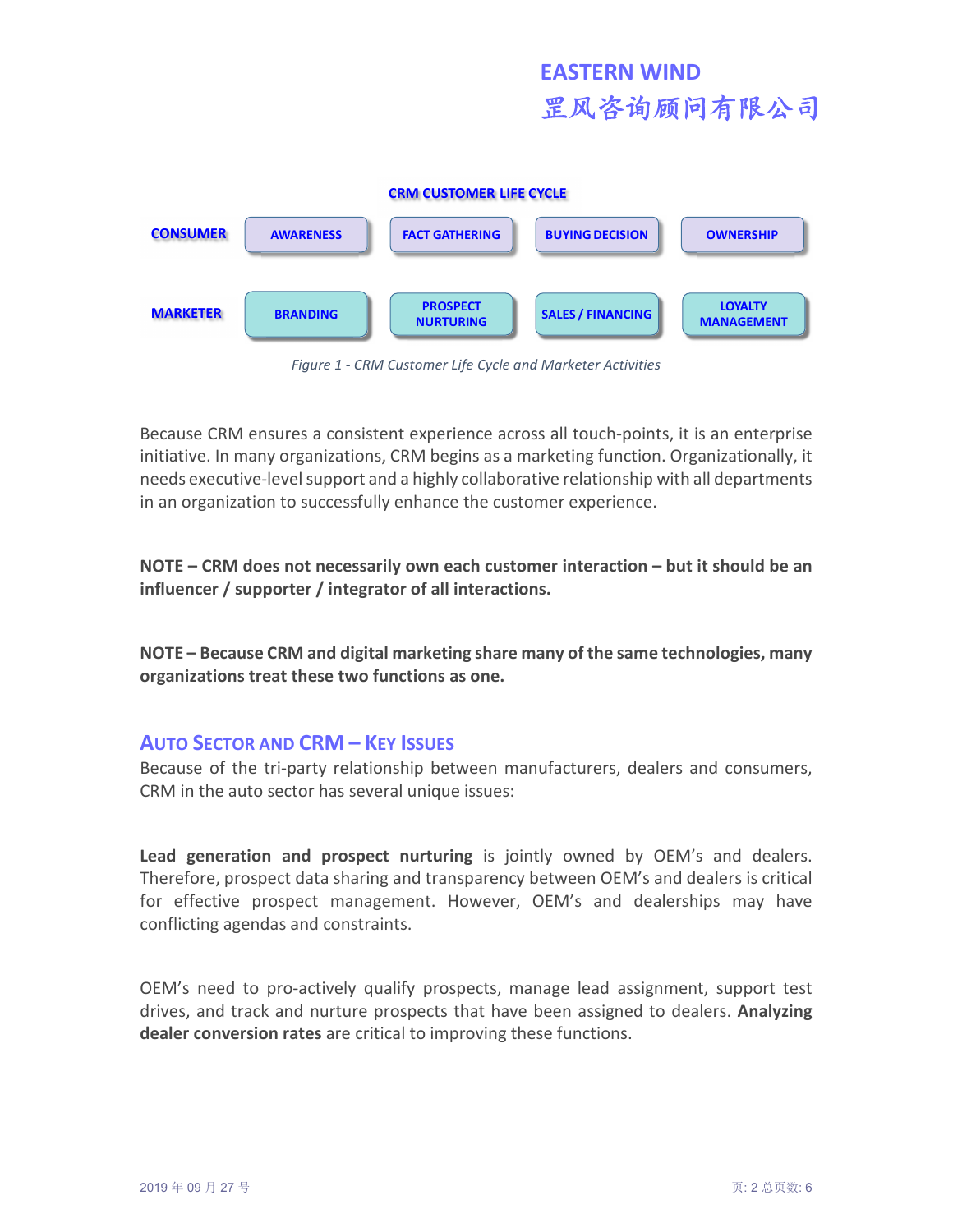**TRI-PARTY MARKETING RELATIONSHIP**



*Figure 2 -Consumer-OEM-Dealer Relationship*

Because of the relatively long sales cycle of autos (compared to FMCG), CRM and digital marketing interactions play an even more important role in the buying decision phase. Tracking both inbound and outbound customer interactions is a key function in this phase.

## **NAVIGATING THE CUSTOMER JOURNEY**



*Figure 3 – Consumer Interactions throughout the Customer Journey*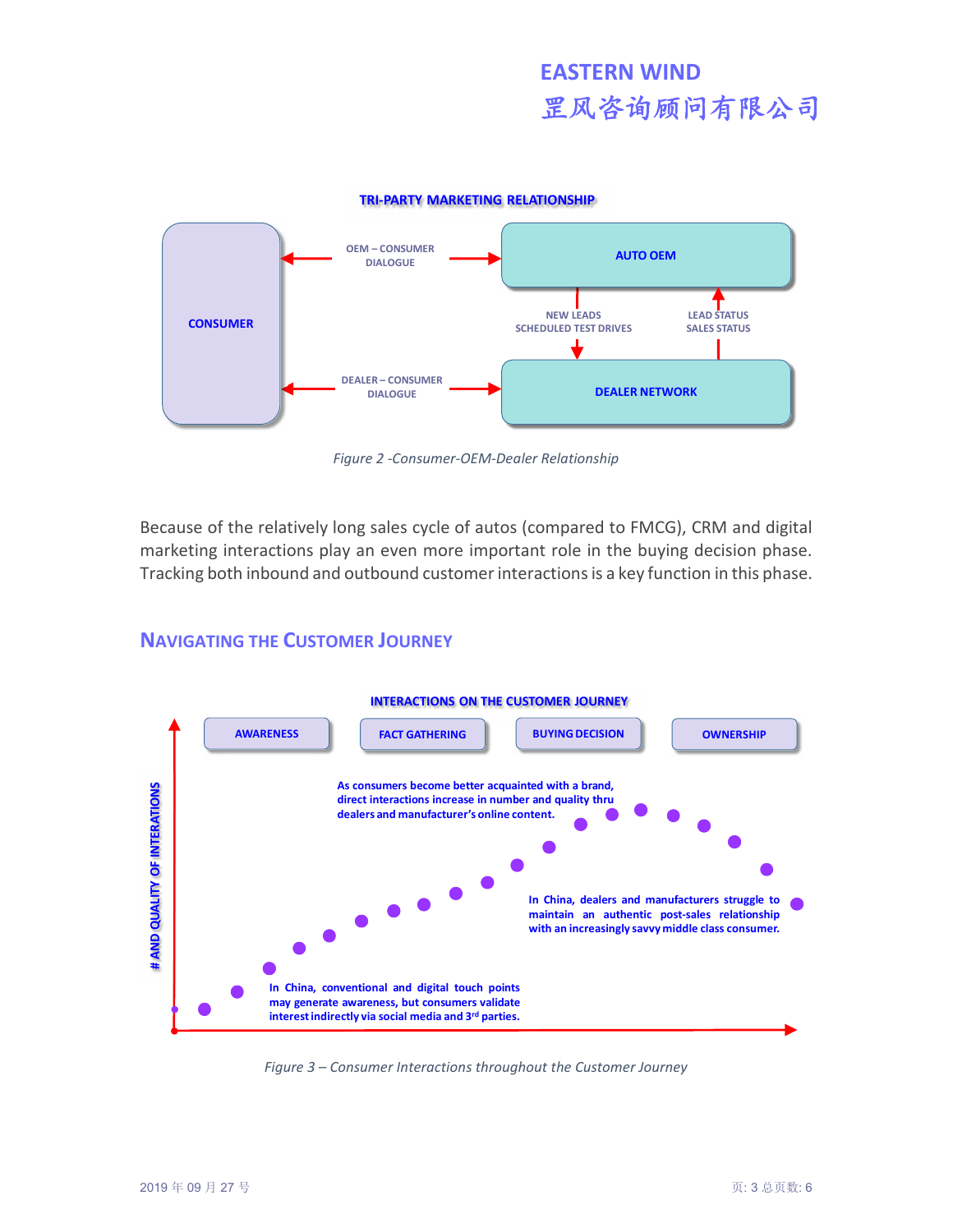# **EASTERN WIND** 罡风咨询顾问有限公司

**Purchasing decisions for autos** in China are increasingly influenced by digital factors, including corporate web sites, third-party social media and other digital content providers. In mature auto markets, 80% of consumers rely on digital content for their auto buying decisions.

More than any other major market, Chinese consumers rely on social media for "unbiased" information during the purchasing decision process. CRM / digital marketing needs to influence key opinion leaders (KOL's), as well as directly provide credible content through various digital channels (branded web sites, mobile, social media, call centers, etc.).

**The after-sales service and parts market** in China is expected to grow significantly faster (20%) than new car sales (6%) through 2020. After-sales profit margins are likewise higher. CRM needs to act as a business driver for after-sales financing, service and parts, as well as tracking and responding to customer satisfaction issues (e.g. quality, maintenance and repair).

Supporting and engaging the consumer during the ownership phase can have a material impact on repeat purchase decisions and recommendations to colleagues and family members. Chinese consumers are increasingly sophisticated – loyalty programs have to be genuine and offer real value – superficial or "gimmicky" loyalty programs are not effective in building deep relationships with consumers.

Understanding customer ownership and purchasing cycles through predictive analytics will enable OEM's to engage customers appropriately towards the end of the ownership cycle and influence repeat purchasing decisions.

## **CRITICAL SUCCESS FACTORS FOR CRM IN CHINA**

**Executive Sponsorship** – as noted above, CRM is an enterprise function. Executive sponsorship is the key to cross-functional buy-in and collaboration to support consumer end-to-end life cycle CRM functions.

**Digital Campaign Creative / Innovation Skills** – CRM teams must be capable of translating brand requirements into innovative digital campaigns, with creative campaign concepts, visually appealing interactive designs and innovative use of new technologies. Small CRM teams rely on agency partners to provide creative input – choosing the right portfolio of partners is necessary in a rapidly growing market such as China.

**Digital Platform** – it is not necessary to implement the most expensive CRM / digital marketing platform, but the platform should be scalable and extensible for your company's future needs. Note that the 5-year total cost of ownership to maintain and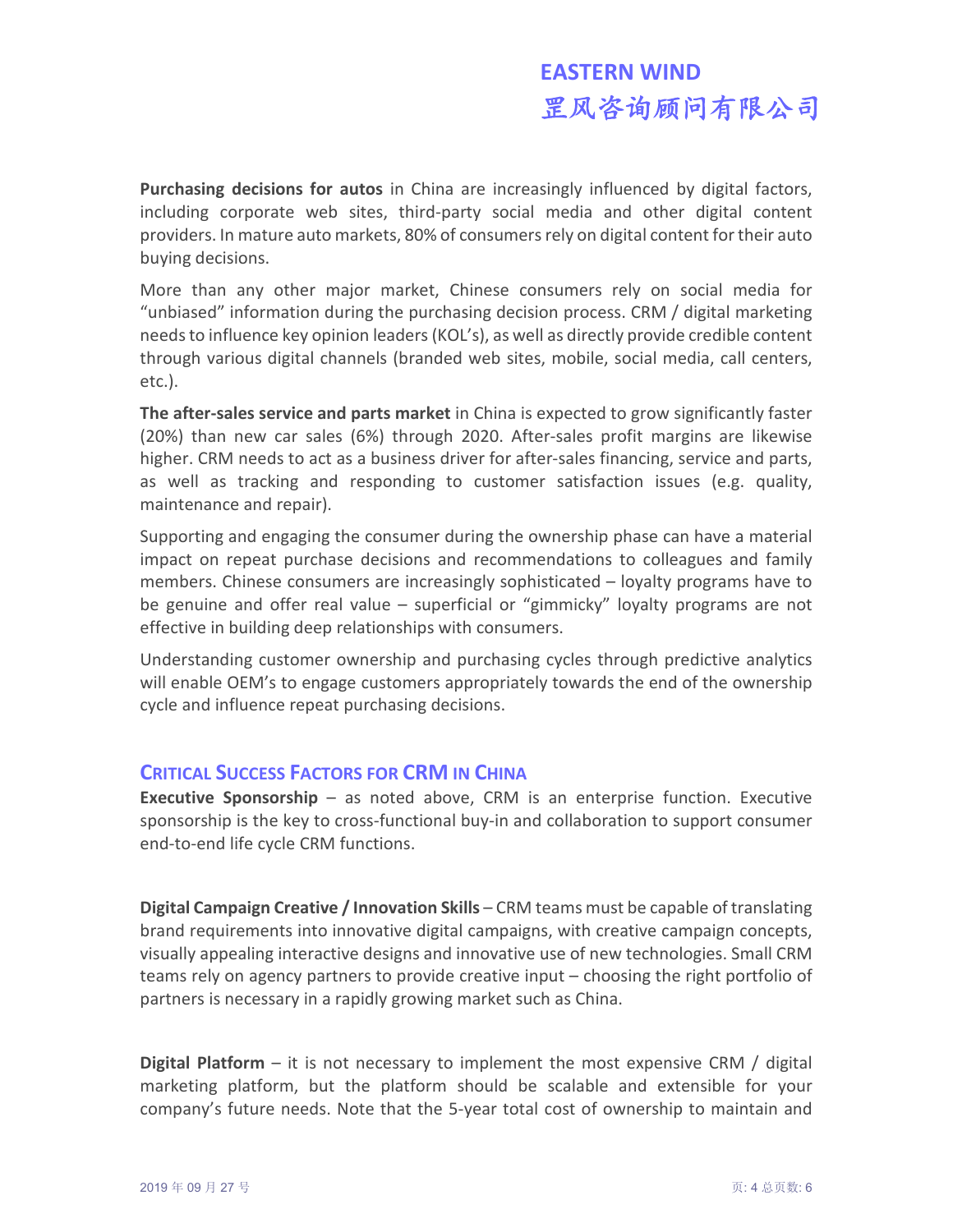# **EASTERN WIND** 罡风咨询顾问有限公司

enhance poorly designed CRM platforms can be prohibitively expensive in terms of direct costs and impact on digital campaign ROI.

**Data Quality** – accurate and complete consumer demographic, interaction and purchasing data is the foundation of CRM. Quality data ensures that consumers are contacted with messages and offers that are consistent with purchasing and ownership cycles. Consumer Data cannot be legally purchased (without consent) in China. Therefore, legal data acquisition is a critical success factor for CRM.

**Data Analytics** – the ability to provide insights regarding market segments, responses to branding campaigns, dealer conversion rates, loyalty campaigns and service / quality issues is a key contribution of CRM. Even more important is a holistic view of individual consumers and collective market segments across all of these functions.

#### **SCOPE OF SERVICES**

We take an integrated approach to provide customers with a comprehensive solution that will sustain the auto manufacturer's relationship with consumers over the entire customer journey.

**Infrastructure** – these are project-based enhancements to an organization's strategy, processes, systems and data. They are not part of day-to-day operations.

**Data Management** – CRM is all about knowing prospects and customers and their interactions and experiences with the organization. Ongoing data management includes legal data acquisition, data quality, access and visibility and data analysis.

**Operations** – depending on the organization structure and culture, these operations can include support for conventional marketing programs, offline and online events, prospect management and loyalty programs. This document assumes CRM directly supports digital functions and indirectly supports conventional functions.